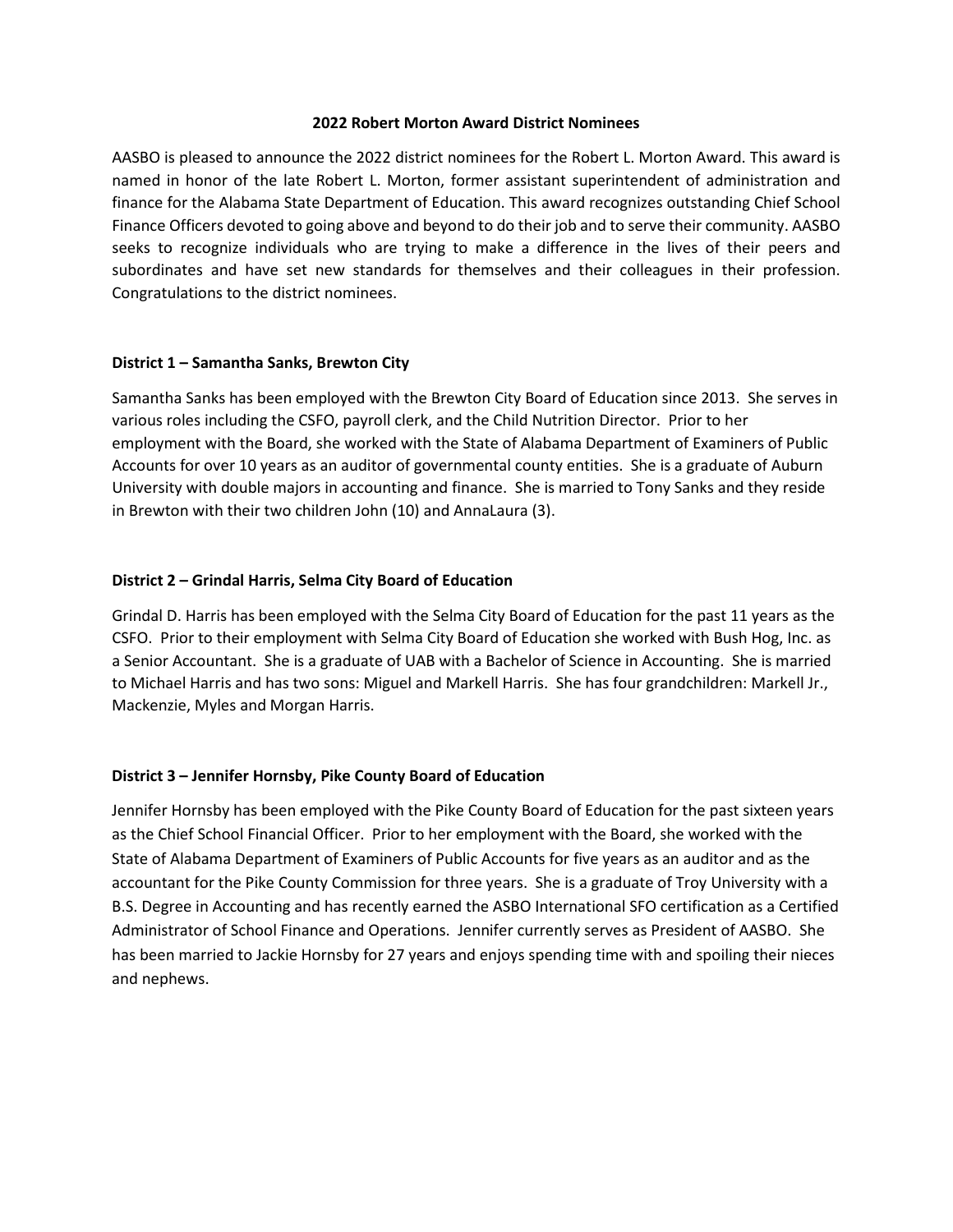## **District 4 – Ken Roberts, Lee County Board of Education**

Ken Roberts has been employed with the Lee County Board of Education for the past 7 years as the Chief School Financial Officer. Prior to his employment with the board, he worked with the Alabama Association of School Boards as the Chief Operations Officer. He was also employed as the Chief School Financial Officer with the Autauga County Board of Education, the Chief Education Financial Officer with the Alabama State Department of Education, as well as, spending 13 years as an auditor with the Alabama Department of Examiners of Public Accounts. Mr. Roberts, who is a licensed CPA, graduated from Auburn University with a degree in Accounting and holds an MBA from the University of Alabama at Birmingham.

## **District 5 – Willie Davis, Legacy Prep Charter School**

Willie Davis has been employed with Legacy Prep Charter School for the past year as the Chief School Financial Officer and was recently appointed to serve also as the interim CEO. Prior to his employment with Legacy Prep, Willie worked with the Birmingham City Schools serving as an internal auditor, chief accountant, director of accounts payable; Bessemer City as Chief School Financial Officer; Huntsville City School as director of finance and the city of Tarrant as the finance director. He is a graduate of Delta State University earning a BBA and MBA in management.

## **District 6 – Lesley Bollendorf, Talladega City Board of Education**

Lesley Bollendorf has been employed with Talladega City Board of Education for the past three and a half years as the Chief School Financial Officer. Prior to their employment with Talladega City, Lesley worked at Alabama Institute for Deaf and Blind and Calhoun County Board of Education as the Chief Financial Officer and with the Examiners of Public Accounts. Lesley is a graduate of Jacksonville State University where she earned her BS and MBA and holds the SFO certification. Lesley is married to Keith and has a daughter Hunter Lasseter and son-in-law Jeremy and three beautiful grandchildren.

## **District 7 – Danny Higdon, Tuscaloosa County Board of Education**

Danny Higdon has been employed with the Tuscaloosa County Board of Education for 15 1/2 years (2005 – 2020 and 2021 – present) and is the CSFO. He has held the position of CFO/Director of Finance, Director of Accounting and Coordinator of Accounting. Prior to his employment with Tuscaloosa County, he worked with the City of Northport as the Assistant Finance Director and Auditor. He is a graduate of the University of Alabama with Bachelors of Science in Commerce and Business Administration. He earned his School Business Official certification in 2008 from AASBO and his Payroll/Personnel certification in 2011. He is a former member of the Alabama Revenue Officers Association (AMROA) where he served as Treasurer, President, and Chairman of the Board. He is also a former member of the Alabama Army National Guard and achieved the rank of Captain. He has been married to his wife Mitzi for 34 years and has three sons and five grandchildren.